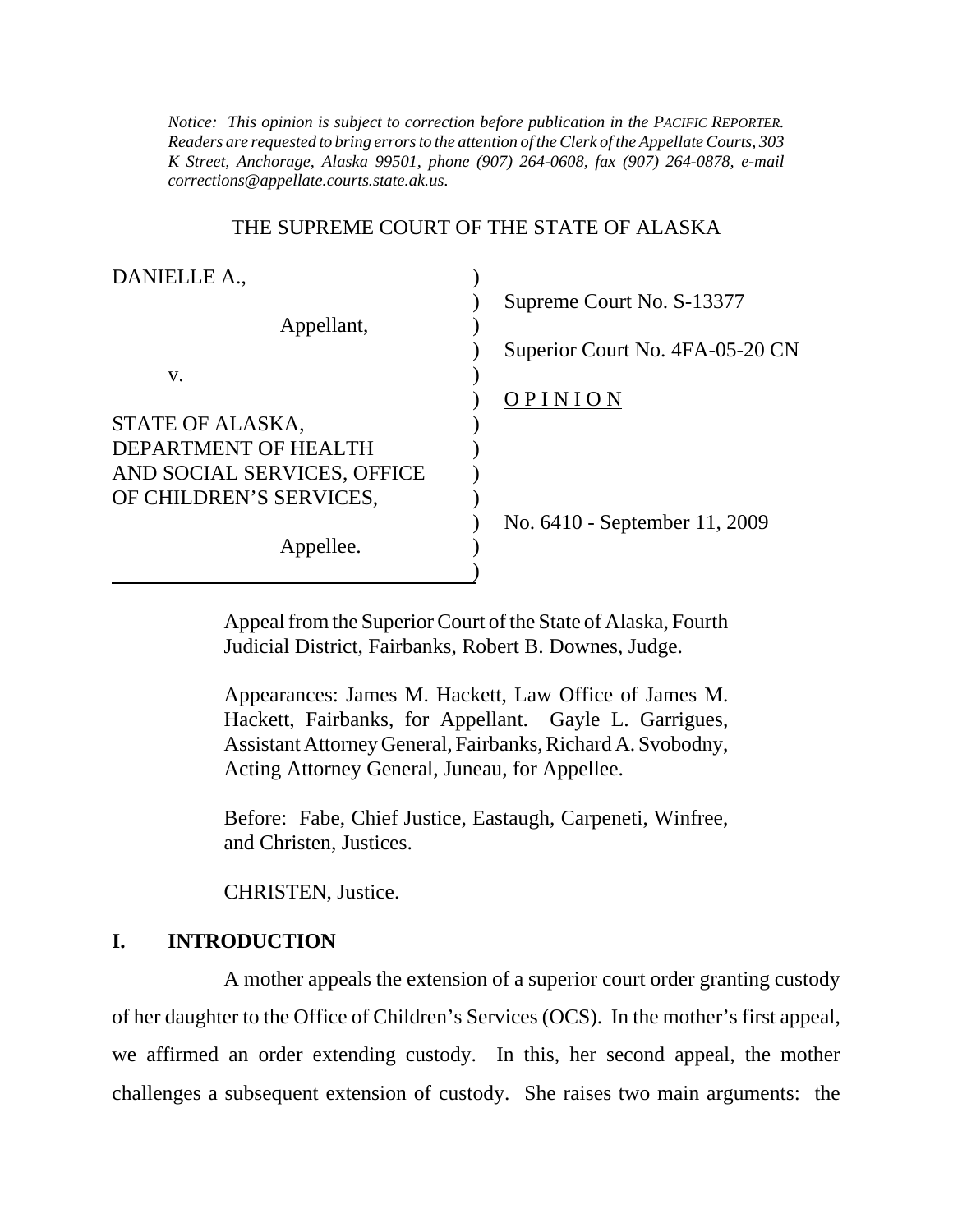superior court erred in extending custody (1) without making the findings necessary to remove the child from parental custody under the Indian Child Welfare Act (ICWA), 25 U.S.C. § 1912(e); and (2) without making the ICWA placement and active efforts findings required by Alaska Child in Need of Aid (CINA) Rule 10.1(b). We conclude that: (1) neither ICWA nor Alaska's CINA statutes and rules require courts to make "removal findings" before extending OCS's custody of a child; and (2) the superior court did not clearly err when it found that the child continued to be a child in need of aid and that extending custody was in her best interests. But CINA Rule 10.1(b) requires that courts inquire into and determine whether "active efforts" are being made before extending custody. Because the court did not make this inquiry and determination, we remand.

### **II. FACTS AND PROCEEDINGS**

Roberta was born in 1997 to Danielle.**<sup>1</sup>** Roberta is an "Indian child" under ICWA.**<sup>2</sup>** Roberta's father was not involved in her life and his parental rights were terminated.**<sup>3</sup>** OCS took emergency custody of Roberta on March 1, 2005, and custody was later extended for one year.**<sup>4</sup>** OCS filed a petition to terminate Danielle's parental

**<sup>3</sup>***Id.* 

**<sup>4</sup>***Id.* 

**<sup>1</sup>***Danielle A. v. State, Dep't of Health & Soc. Servs., Office of Children's Servs.*, Mem. Op. & J. No. 1339, 2009 WL 1140442, at \*1 (Alaska, Apr. 29, 2009). A more complete discussion of the facts pertaining to Danielle's case appears in *Danielle A.*, 2009 WL 1140442, at \*1. We use pseudonyms to protect the parties' privacy.

**<sup>2</sup>***Id.*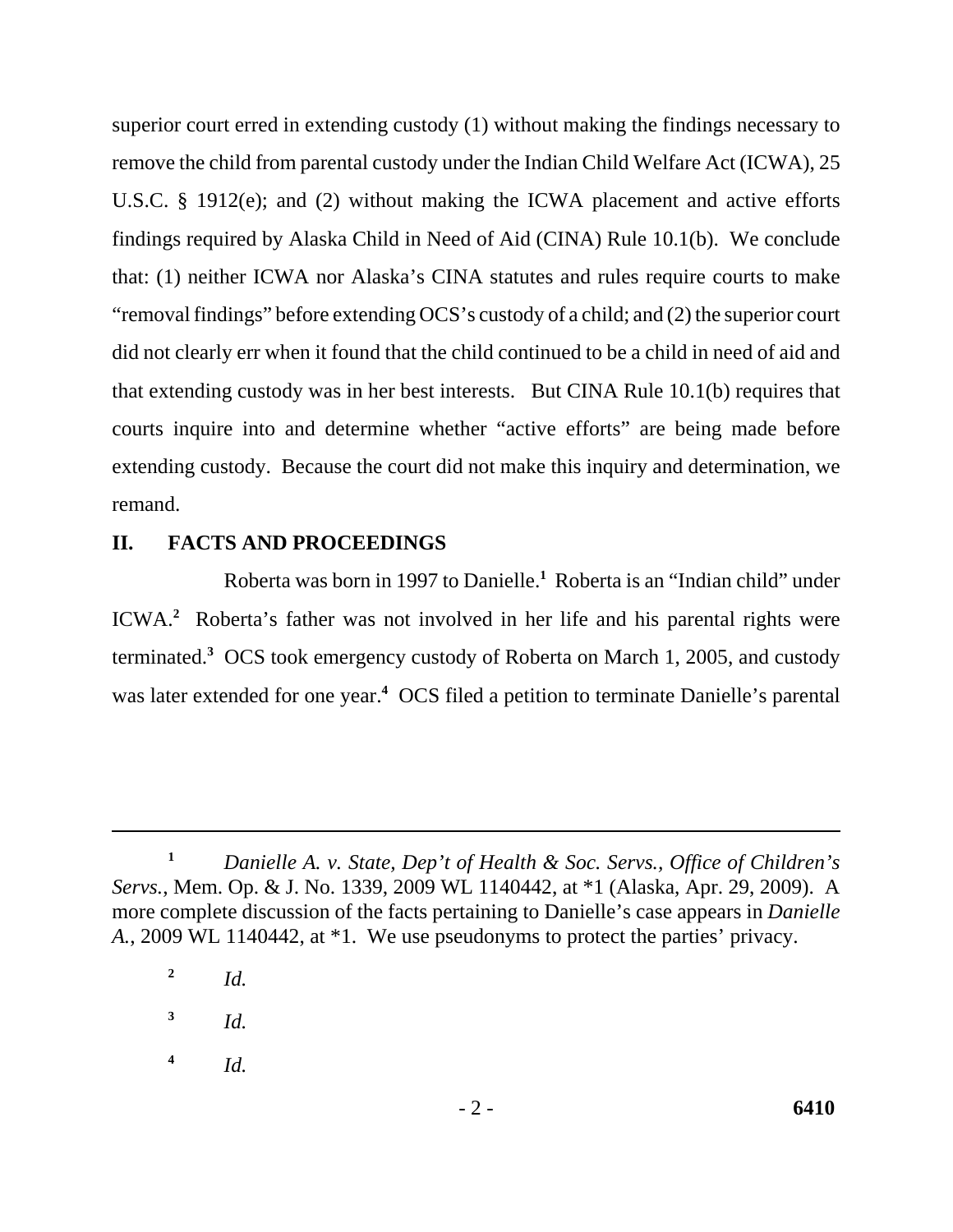rights in November 2006.**<sup>5</sup>** Trial occurred in November and December 2007.**<sup>6</sup>** The court found that Roberta was a child in need of aid,<sup>7</sup> but it also found that OCS failed to make active efforts to prevent the breakup of the Indian family and did not provide proof beyond a reasonable doubt that leaving Roberta in Danielle's custody would likely cause serious emotional or physical damage.**<sup>8</sup>** The court concluded "it was in Roberta's best interests to be returned to Danielle."**<sup>9</sup>** The court "ordered that Roberta remain in OCS custody for up to an additional year pending reunification efforts."**<sup>10</sup>**

Danielle moved for reconsideration on December 10, 2007.**<sup>11</sup>** She argued that CINA Rules  $10.1(b)(2)$  and  $17(c)(2)$  "expressly prohibit a final disposition order" given the court's finding that OCS had not made "active efforts."**<sup>12</sup>** On December 12,

**<sup>5</sup>***Id.* 

**<sup>6</sup>***Id.* 

<sup>7</sup>Under AS 47.10.011, the court may find a child to be a child in need of aid if it finds by a preponderance of the evidence that any of twelve conditions exist, including abandonment, per subsection (1); substantial physical harm or substantial risk of substantial physical harm, per subsection (6); and neglect, per subsection (9).

**8** *Danielle A.*, 2009 WL 1140442, at \*1.

**9** *Id.*

**10** *Id.*

**11** *Id.*

**12** *Id.* (internal quotation marks omitted).

 CINA Rule 10.1(b)(2), dealing with out-of-home placements of Indian children, provides:

> *Effect of a Finding that Requirements Have Not Been Met*. A finding that the requirements of 25 U.S.C. §§ 1912(d) [active

(continued...)

- 3 - **6410**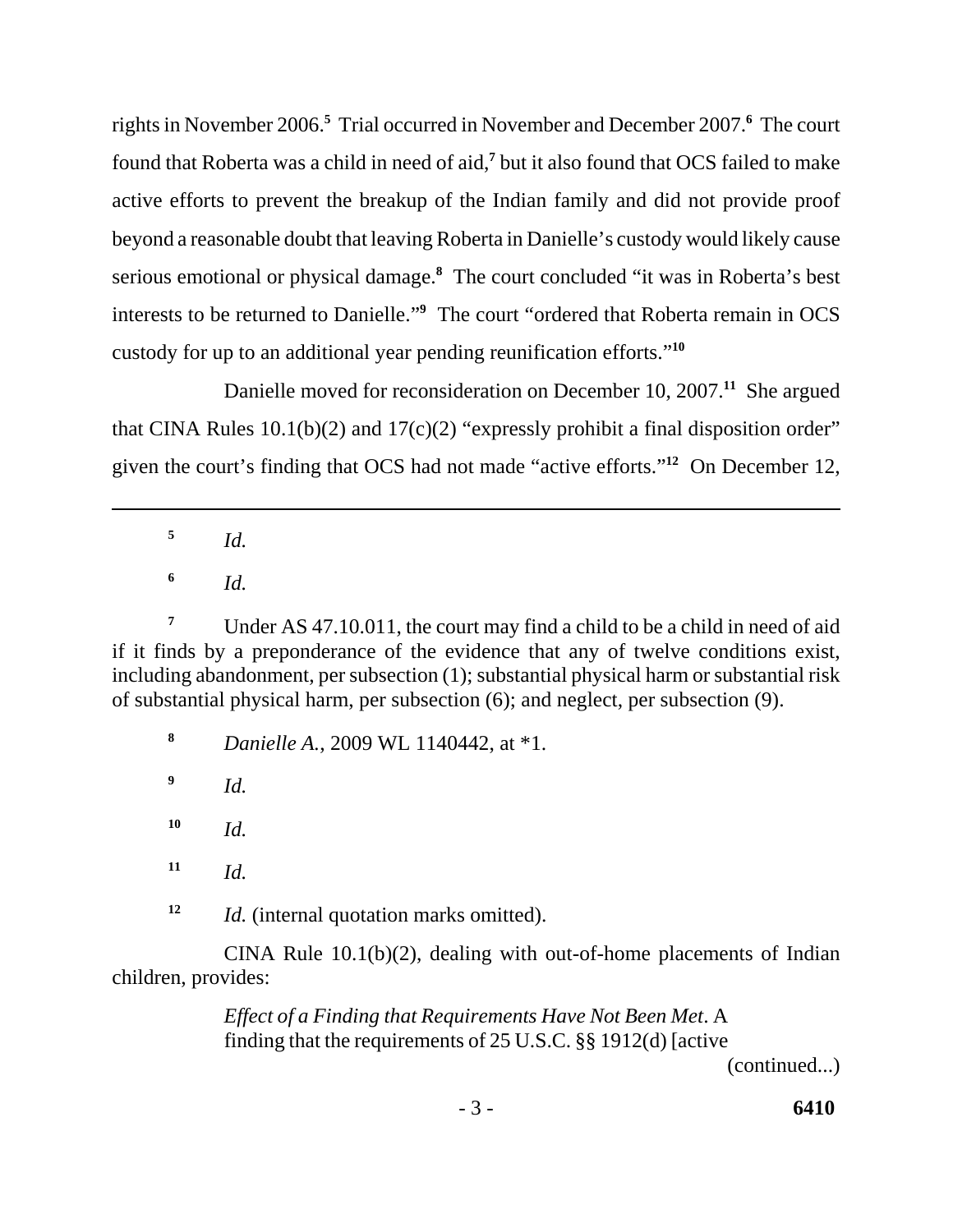2007, Danielle filed a motion for an order: (1) directing OCS to comply with active efforts requirements under 25 U.S.C. § 1912(d); (2) imposing sanctions against OCS for failing to make active efforts; and (3) entering a one-year supervision order in lieu of continued OCS custody of Roberta.**<sup>13</sup>** The court held a hearing in April 2008 but did not

**<sup>12</sup>**(...continued)

 met is not in itself a ground for restoring the child to the parent . . . or dismissing a petition and does not affect the court's ability to proceed to adjudication. However, the court cannot enter a disposition order if the court finds that the requirements of 25 U.S.C. § 1912(d) have not been met. In with 25 U.S.C. §§ 1912(d) or 1915(b) within a reasonable efforts] or 1915(b) [placement requirements] have not been those circumstances, the court must postpone disposition until the court finds that active efforts have been made. On motion of a party . . . the court may order the Department to comply time. If the Department fails to comply with this order, the court may impose appropriate sanctions.

CINA Rule 17(c), governing disposition hearings and orders, states, in relevant part:

> U.S.C. § 1912(d) (active efforts) have not been met. If the reasonable efforts or that the requirements of 25 U.S.C. § If the child has been placed outside the home, the court cannot enter a disposition order if the court finds . . . (2) in cases involving an Indian child, that the requirements of 25 court finds that the Department has failed to make required 1912(d) have not been met, the court must postpone entering a disposition order until the court finds that reasonable efforts or active efforts have been made. The child should remain in temporary custody pending disposition.

 $13$  *Id.* at \*2.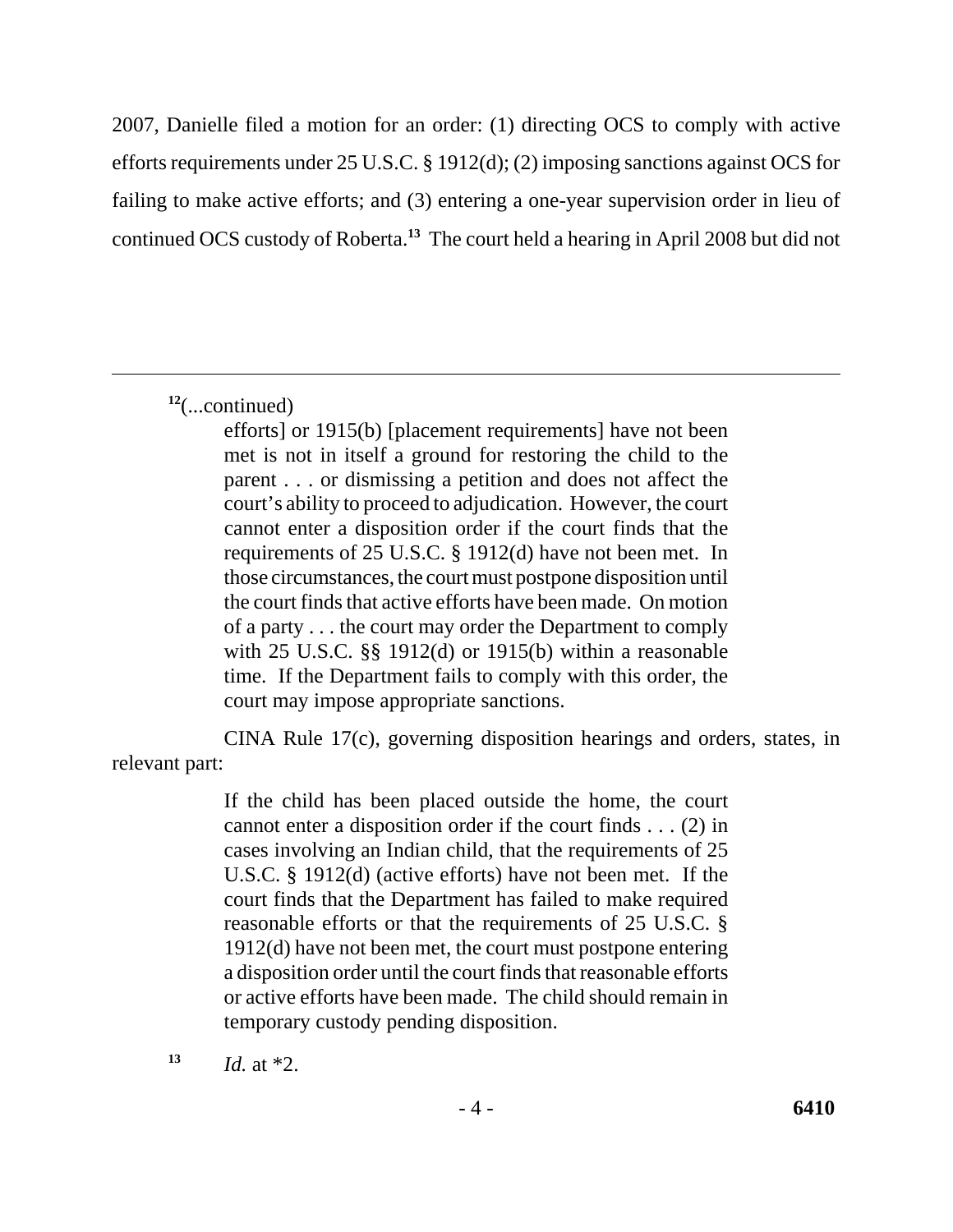rule on these motions.**<sup>14</sup>**

In June 2008 the trial court issued its written decision from the termination trial.**<sup>15</sup>** The court ordered continued OCS custody, and supervised and unsupervised visitation "until the [reunification] transition is complete, or until December 4, 2008, whichever comes first."<sup>16</sup> In October 2008 the court issued written orders denying Danielle's motions for reconsideration, to compel active efforts, and for sanctions.**<sup>17</sup>**

 custody was in Roberta's best interests under AS 47.10.080(c)(1).**<sup>19</sup>** We reasoned that a return to Danielle's care to be in Roberta's long-term best interests," but the "court also In Danielle's first appeal, we affirmed the superior court's December 2007 extension of OCS custody and its denial of Danielle's motion to invalidate that extension.<sup>18</sup> We concluded the superior court did not err when it found that extending "[t]he context of the [December 2007] hearing discussion shows that the court considered

- $14$  *Id.*
- $15$  *Id.*
- **16** *Id.* (internal quotation marks omitted).
- $17$  *Id.* at \*2, \*5.
- **18** *Danielle A.*, 2009 WL 1140442, at \*1, \*4-\*5.
- $19$  *Id.* at  $*3$ .

Under AS 47.10.080(c):

If the court finds that the child is a child in need of aid, the court shall (1) order the child committed to the department for placement . . . for a period of time not to exceed two years . . . except that the department or the child's guardian ad litem may petition for and the court may grant in a hearing (A) oneyear extensions of commitment . . . if the extension is in the best interests of the child.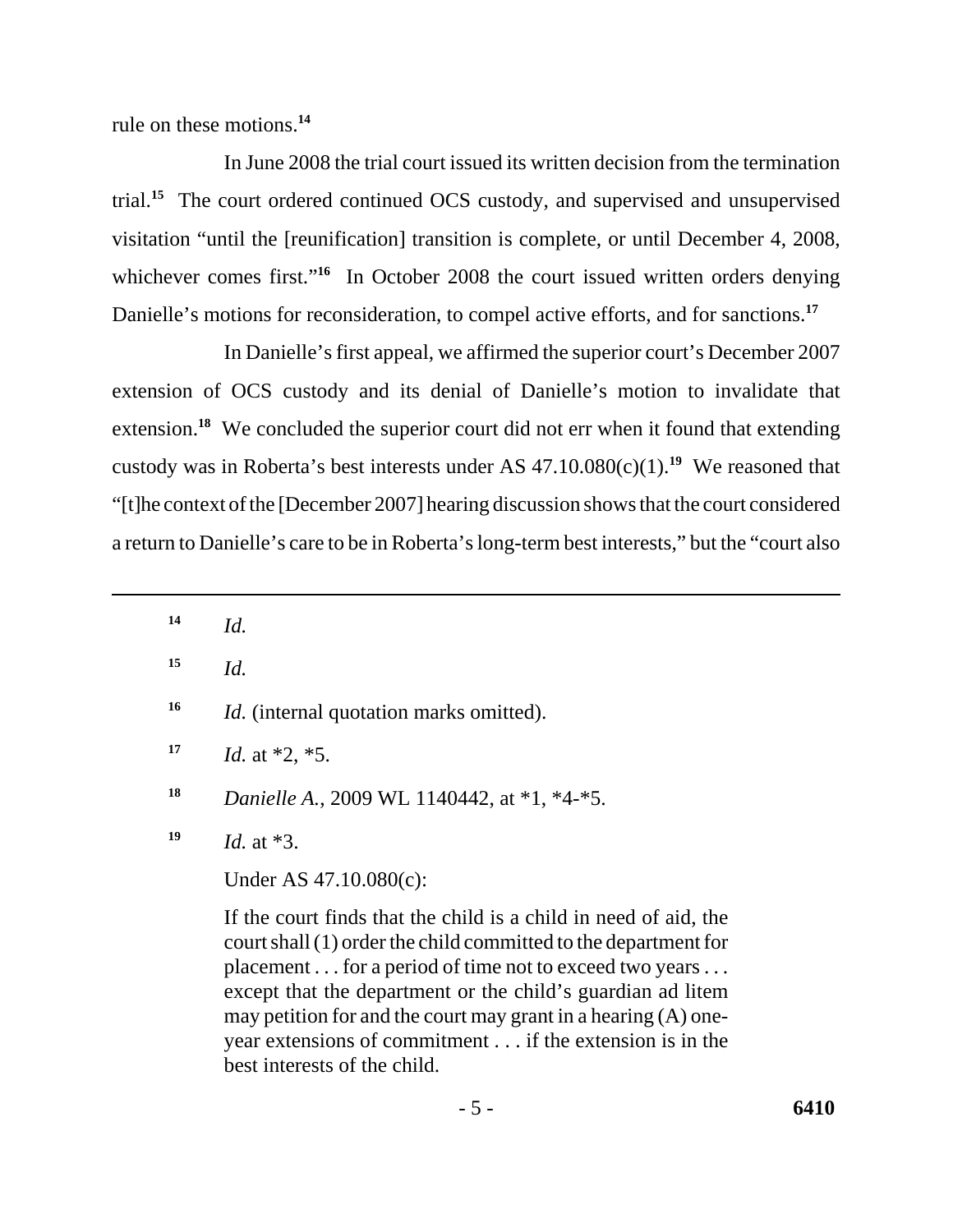recognized that work needed to be done for reunification efforts to succeed."**<sup>20</sup>** We explained: "The [trial] court found that it was not in Roberta's best interests to be immediately returned to Danielle, and that finding is more than adequately supported by the evidence in the record."**<sup>21</sup>**

In November 2008, OCS again petitioned to extend custody for up to another year. OCS stated the permanency plan remained reunification with Danielle and recommended that reunification continue through a gradual transition, culminating in permanent placement with Danielle by March 2009. Danielle opposed the motion, citing an October 2008 letter from Katharine Furniss, a program manager at Resource Center for Parents and Children, which stated that Danielle had "successfully engaged in all Family Reunification services" from January to October 2008, and recommended OCS "continue to increase unsupervised in-home visits and overnights with the intent to reunify [Danielle] and her daughter within the next six months."

The guardian ad litem (GAL) submitted a report in December 2008 advising against an "abrupt return home" and recommending extending custody so a six-month transition plan could be implemented. By this time, Roberta was staying with Danielle "for three consecutive overnights and four days" per week.

In December 2008 Danielle moved to enforce the court's June 2008 judgment "ordering reunification between mother and daughter [and] directing reunification no later than December 4, 2008." She argued, among other things, that there were "continuing ICWA violations." In support of her motion, Danielle submitted a letter from Elizabeth Kraska, the family therapist who was providing "joint counseling"

**<sup>20</sup>***Danielle A.*, 2009 WL 1140442, at \*3.

 $21$  *Id.*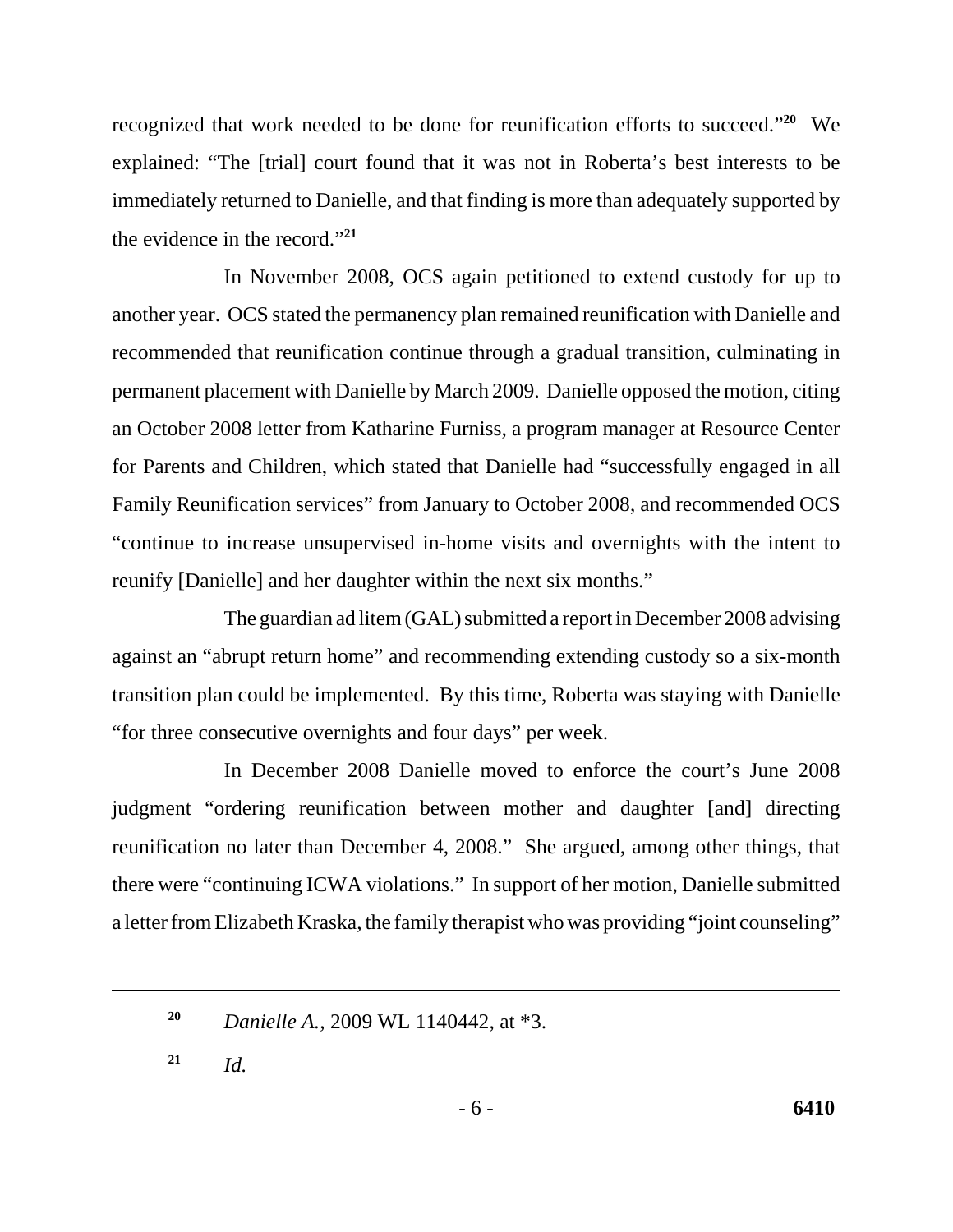to Danielle and Roberta. Kraska wrote: "Due to the lengthy separation and the positive work I see happening, it is my recommendation that visits continue to increase by a day and an additional overnight each month." The undated letter includes Kraska's estimation that reunification could occur "within or less than six months," barring any "increased signs of stress/anxiety, or if a therapist observes a deterioration in their relationship."

On December 3 and 4, 2008, the court held a hearing on OCS's motion to extend custody and Danielle's motion to enforce the December 4 reunification deadline. Danielle urged the court to return custody to her immediately, claiming she had "done everything" required by OCS, the court, and her counselors. She characterized the issue before the court as "removal." Danielle argued that before the court could extend OCS's custody, it had to find, by qualified expert witness testimony, that placement with her would likely cause serious emotional or physical harm to Roberta.

As she had over a year earlier, the GAL recommended against returning Roberta to Danielle's custody until further reunification efforts could occur. The GAL told the court that the counselor and the two clinical therapists working with the family, Kraska (working jointly with Danielle and Roberta) and Cathy McCarthy (working solely with Roberta), are "adamant that if you rush [reunification], this is going to be detrimental and not be a success for [Danielle] and the child. The child is not ready. They also believe [Danielle] is not ready." The GAL expressed the entire clinical team's view that "if the state drops custody or the court does, . . . it's going to harm this family." OCS agreed, arguing that "custody should be extended for another year, [and] that the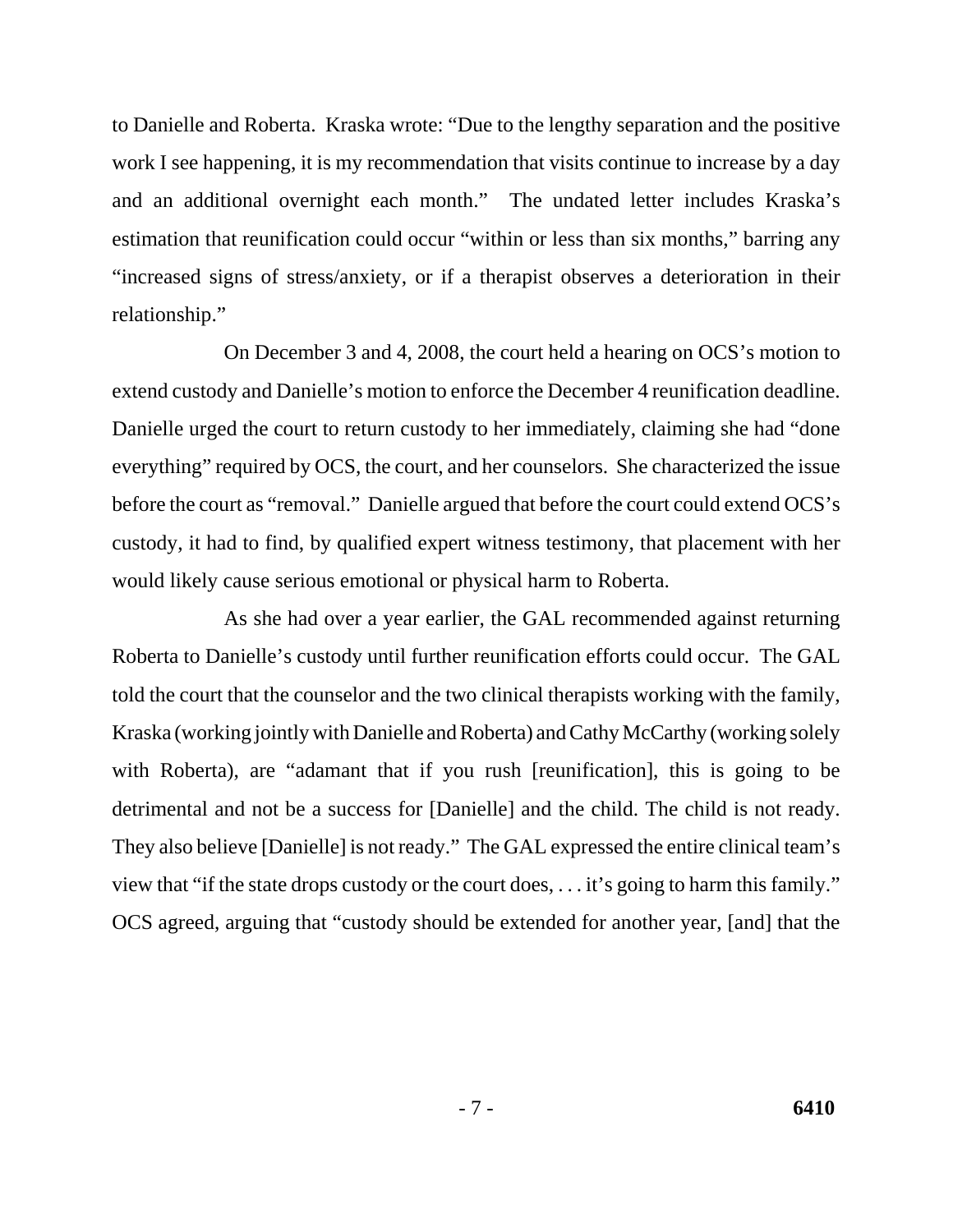last year."**<sup>22</sup>** child's not yet ready to go home because of some of the difficulties that occurred in the

The court issued an oral ruling on December 4, 2008 finding that Roberta continued to be a child in need of aid based on neglect and denying Danielle's request to return Roberta to her immediately. The court relied on the GAL's statements and Kraska's letter. It also referred to the findings memorialized in its June 2008 written order, stating it "felt that it was important that there be a transition" and "based on [the June 2008] order, . . . continued custody and supervision's in the best interests of the child." The court found Roberta was "gradually integrating" into Danielle's home, the transition was occurring but had not been completed, more time was needed for reunification to succeed, and "it's contrary to [Roberta's] welfare to fully place [her] in [Danielle's] home at this time." The court extended custody for six months, through June 4, 2009, ordering a "review of this case every two months during the next six months," and explaining that if a review revealed that fewer than six months was needed, the family could be reunited earlier.**<sup>23</sup>**

Danielle appeals.

<sup>&</sup>lt;sup>22</sup> In its petition to extend custody, OCS described Danielle as being inconsistent in helping Roberta with schoolwork; failing to attend more than one parentteacher conference in a year; denying that Roberta has fetal alcohol syndrome, educational and social delays, and mental health needs; and belittling Roberta. Additionally, family counseling was delayed because Roberta initially "refused to participate in counseling with [Danielle]," and because when counseling began, Danielle was "very defensive."

On December 26, 2008, the court issued a written order, effective December 4, extending custody for six months and providing written findings; it issued a corrected order on January 22, 2009 that did not change the dispositive rulings or effective date. **23**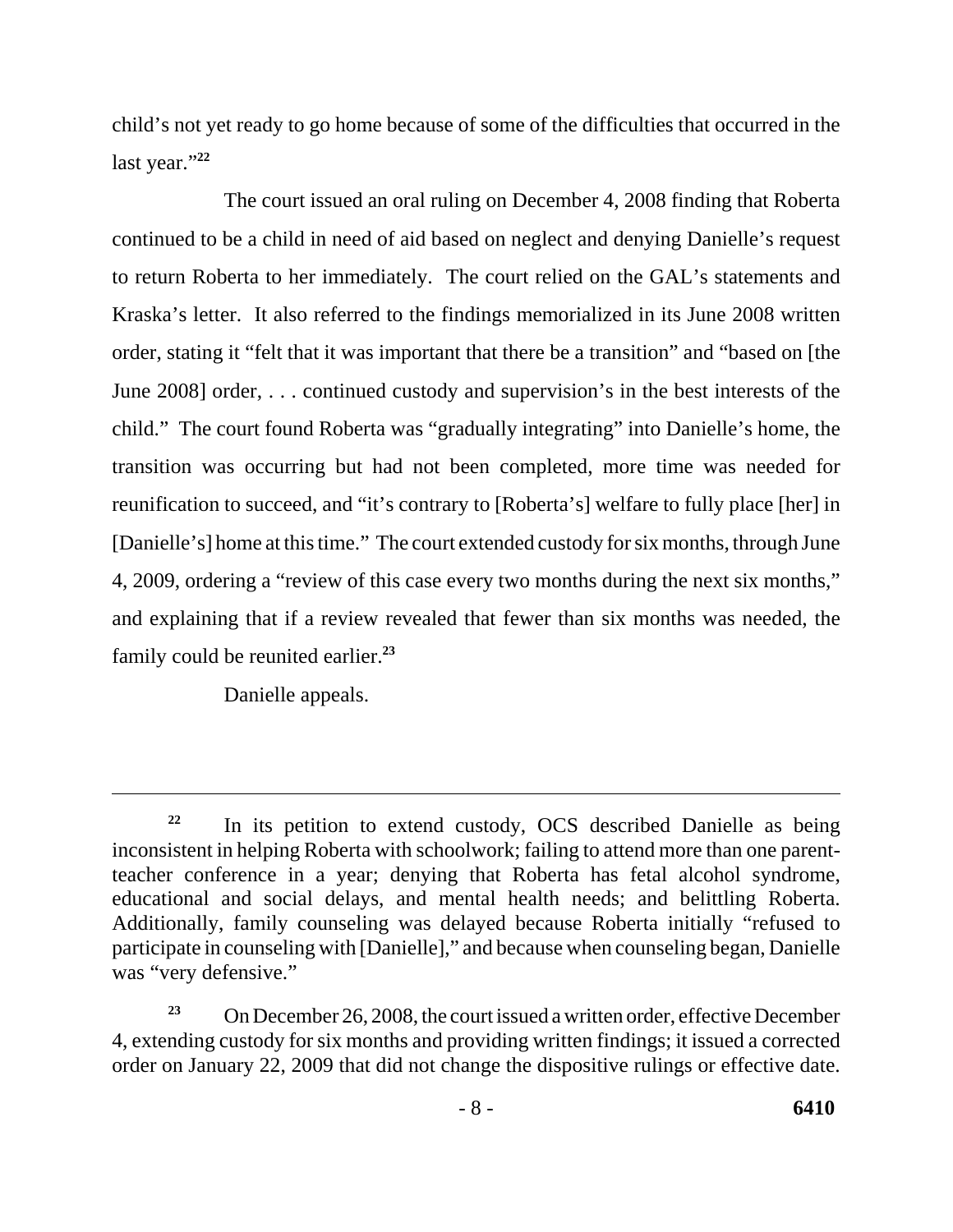### **III. STANDARD OF REVIEW**

 clearly erroneous."**<sup>24</sup>**When interpreting CINA statutes and rules, we apply our statutes and rules."**<sup>26</sup>** We affirm a trial court's factual findings in CINA cases "unless they are independent judgment, "adopting the rule of law that is most persuasive in light of precedent, reason, and policy."**<sup>25</sup>** We independently review the question of "[w]hether the superior court's findings comport with the requirements of ICWA or the CINA

### **IV. DISCUSSION**

### **A. The Superior Court Was Not Required To Make Removal Findings Under 25 U.S.C. § 1912(e) To Extend OCS's Custody of Roberta.**

Danielle argues that to extend OCS's custody of Roberta, the court was required to find under 25 U.S.C. § 1912(e), "by clear and convincing evidence, including testimony of qualified expert witnesses, that the continued custody of the child by the parent . . . is likely to result in serious emotional or physical damage to the child."**<sup>27</sup>** OCS contends the superior court did not have to make this ICWA finding to extend

**<sup>25</sup>***Id.* (citing *S.S.M. v. State, Dep't of Health & Soc. Servs.*, 3 P.3d 342, 344 (Alaska 2000)).

**<sup>26</sup>***Carl N. v. State, Dep't of Health & Soc. Servs.*, 102 P.3d 932, 935 (Alaska 2004) (citing *Sherry R. v. State, Dep't of Health & Soc. Servs.*, 74 P.3d 896, 901 (Alaska 2003) (CINA statutes and rules); *J.J. v. State, Dep't of Health & Soc. Servs.*, 38 P.3d 7, 8 (Alaska 2001) (ICWA)).

**<sup>27</sup>**25 U.S.C. § 1912(e) (2006). In *Danielle A.*, we said Danielle waived this argument by failing to raise it in her opening brief. *See Danielle A. v. State, Dep't of Health & Soc. Servs., Office of Children's Servs.*, Mem. Op. & J. No. 1339, 2009 WL 1140442, at \*4 n.27 (Alaska, Apr. 29, 2009).

**<sup>24</sup>***Brynna B. v. State, Dep't of Health & Soc. Servs.*, 88 P.3d 527, 529 (Alaska 2004) (citing *A.B. v. State, Dep't of Health & Soc. Servs.*, 7 P.3d 946, 950 (Alaska 2000)).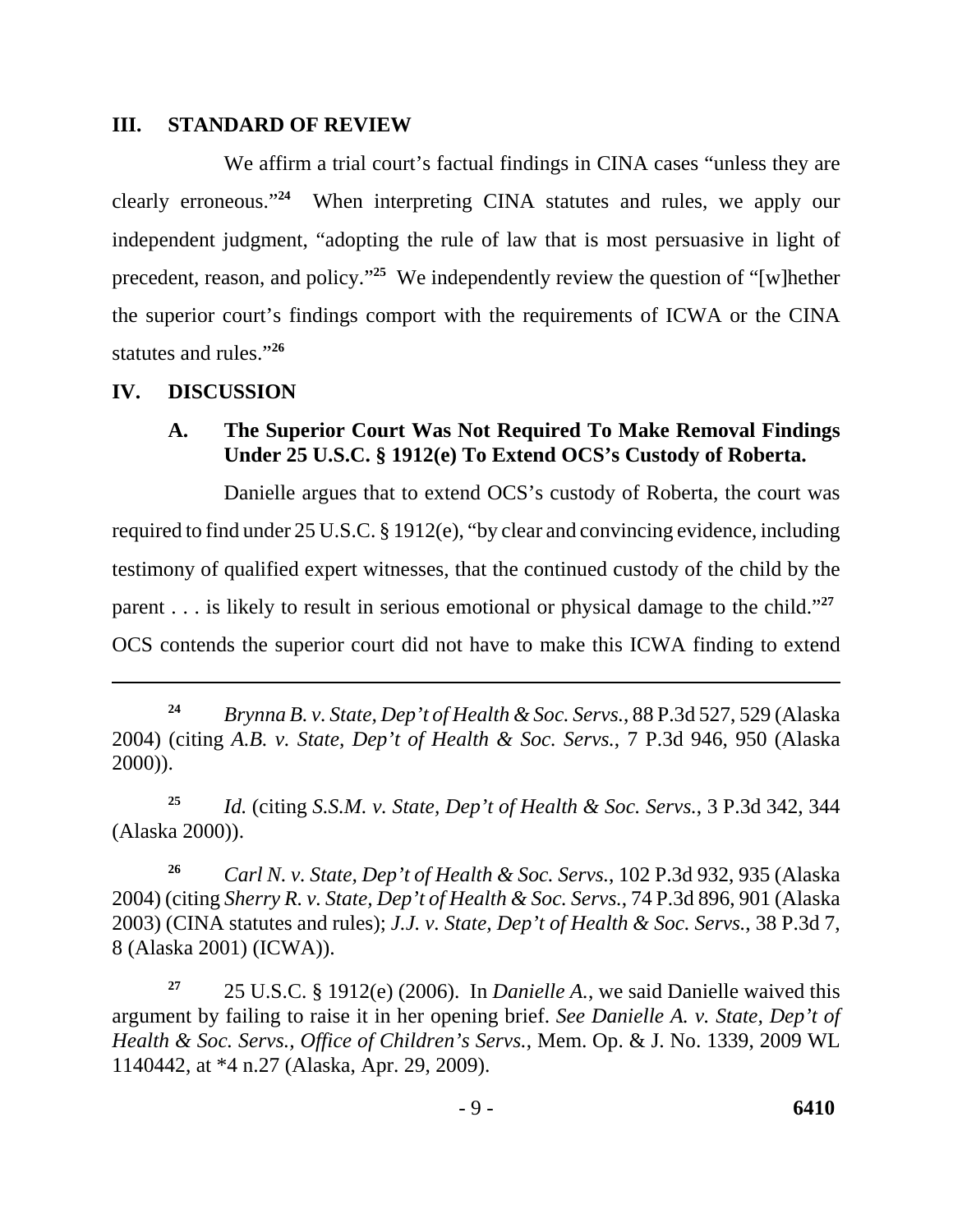OCS's custody because AS 47.10.080 and CINA Rule 19.2 control, and that those authorities require the court to find that: (1) the child is a child in need of aid and (2) "continued OCS custody is in the child's best interests." We agree with OCS.

 and Danielle may reunify gradually, not removal.**<sup>30</sup>** ICWA requires courts to make subsection 1912(e) findings to remove an Indian child from the custody of his or her parent or Indian custodian,**<sup>28</sup>** but ICWA does not address custody extensions.**<sup>29</sup>** Here, the issue is extending OCS custody so Roberta

Alaska's CINA statutes and rules expressly address custody extensions.**<sup>31</sup>** As OCS points out, courts in Alaska must make two findings before extending OCS's custody of a child: (1) the child continues to be a child in need of aid and (2) extended custody is in the child's best interests.**<sup>32</sup>** Alaska's CINA statutes and rules do not require courts to make ICWA's section 1912(e) removal findings to extend custody; we have not held otherwise**<sup>33</sup>** and we do not now.**<sup>34</sup>**

**<sup>30</sup>***See Danielle A.*, 2009 WL 1440442, at \*4 (explaining "[t]he trial and related [placement] decision [in December 2007 and June 2008] did not involve Roberta's removal from Danielle's home, as she had long since been removed").

**<sup>31</sup>***See* AS 47.10.080(c)(1)(A); AS 47.10.083; CINA Rule 19.2.

**<sup>32</sup>***See* AS 47.10.080(c)(1)(A); AS 47.10.083; CINA Rule 19.2.

**<sup>33</sup>***See* AS 47.10.080(c)(1)(A); AS 47.10.083; CINA Rule 19.2; *A.H. v. State*, 779 P.2d 1229, 1233 & n.4 (Alaska 1989) (concluding superior court did not clearly err in finding returning children to parent's home would result in serious harm under section 1912(e) without explicitly holding that section applied to the extension of custody); *In re A.S.*, 740 P.2d 432, 433 n.1 (Alaska 1987) (concluding appellant had waived this argument by failing to properly brief or preserve it); *In re D.C.*, 715 P.2d 1, 1 (Alaska (continued...)

**<sup>28</sup>***See* 25 U.S.C. § 1912(e) (2006); CINA R. 10(c)(3).

**<sup>29</sup>***See* 25 U.S.C. §§ 1901-1922.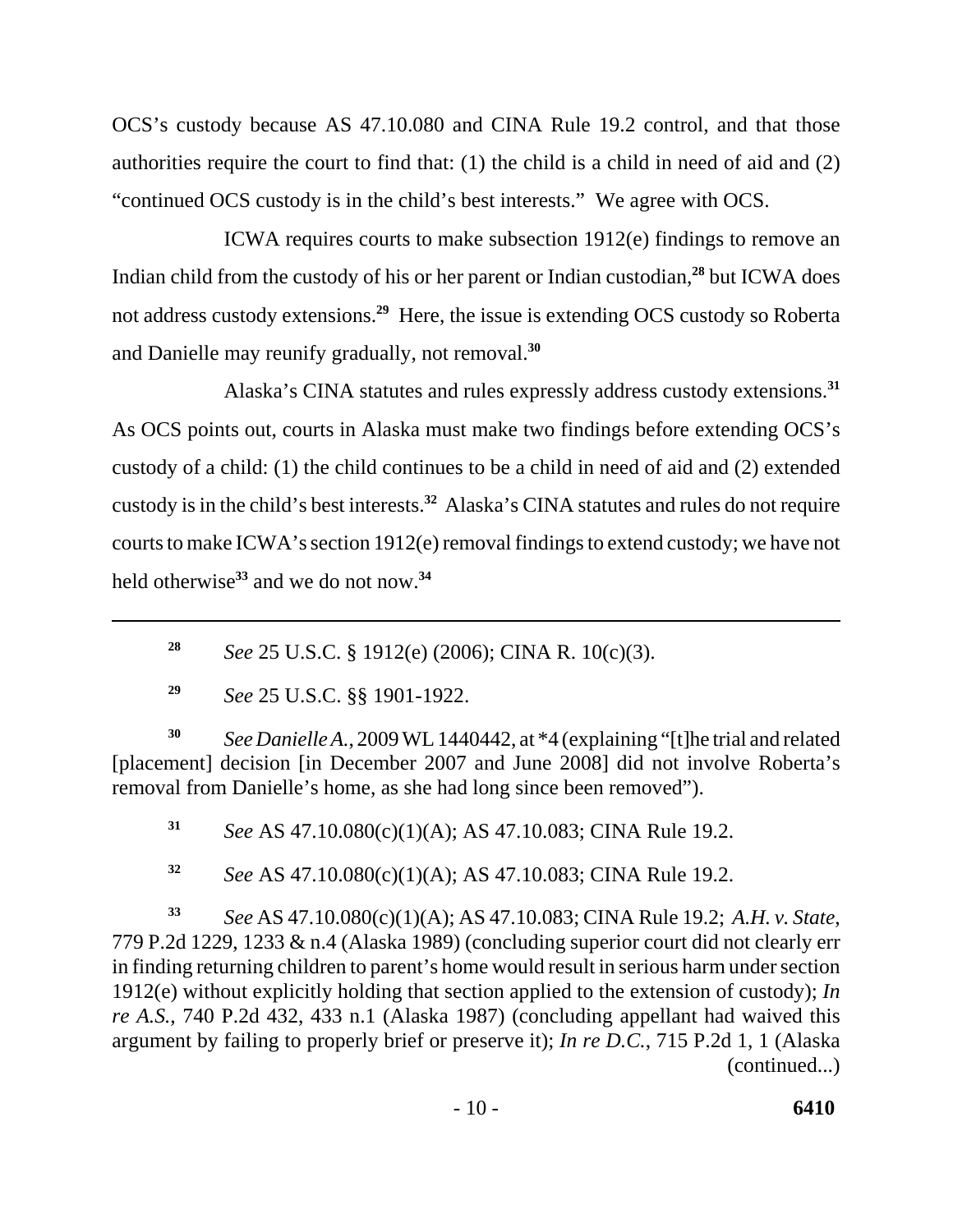## **B. The Superior Court Did Not Clearly Err in Extending OCS's Custody of Roberta.**

## **1. The superior court did not clearly err in finding Roberta continued to be a child in need of aid.**

Danielle argues the court erroneously found that Roberta continues to be a child in need of aid based on its previous finding of neglect. She claims the court must determine a child's CINA status "at the time of adjudication, not at some earlier time." OCS disagrees, arguing that the legislature amended former AS 47.10.010, which required courts to adjudicate CINA status based on conditions existing at the time of adjudication, and that the amended version of the statute permits courts to look at past conduct or conditions.

OCS has the better of these arguments. Consideration of past neglect is consistent with our statutes and case law. Alaska Statute 47.10.011 provides that "the court may find a child to be a child in need of aid if it finds by a preponderance of the evidence that the child has been subjected to" any of twelve conditions, including "neglect."**<sup>35</sup>** We have interpreted this statute as "only requir[ing] a finding that the child 'has been' subjected to neglect," and we have clarified that in determining a child's CINA status, the trial court may consider " 'all evidence of the parent's pre-termination

 removal findings to extend OCS's custody of Roberta, we do not reach the parties' <sup>34</sup> Because we conclude the court was not required to make section 1912(e) arguments about whether the court made such findings.

**<sup>35</sup>**AS 47.10.011(9).

**<sup>33</sup>**(...continued)

<sup>1986) (</sup>vacating and remanding order of foster care placement of Indian child because court had not issued written factual findings and expert witness did not give the predictive testimony required by section 1912(e), but not clarifying whether the issue was extension of custody or removal); *Danielle A.*, 2009 WL 1140442, at \*4 nn. 22 & 27 (concluding mother waived this argument for failure to raise it in her opening brief).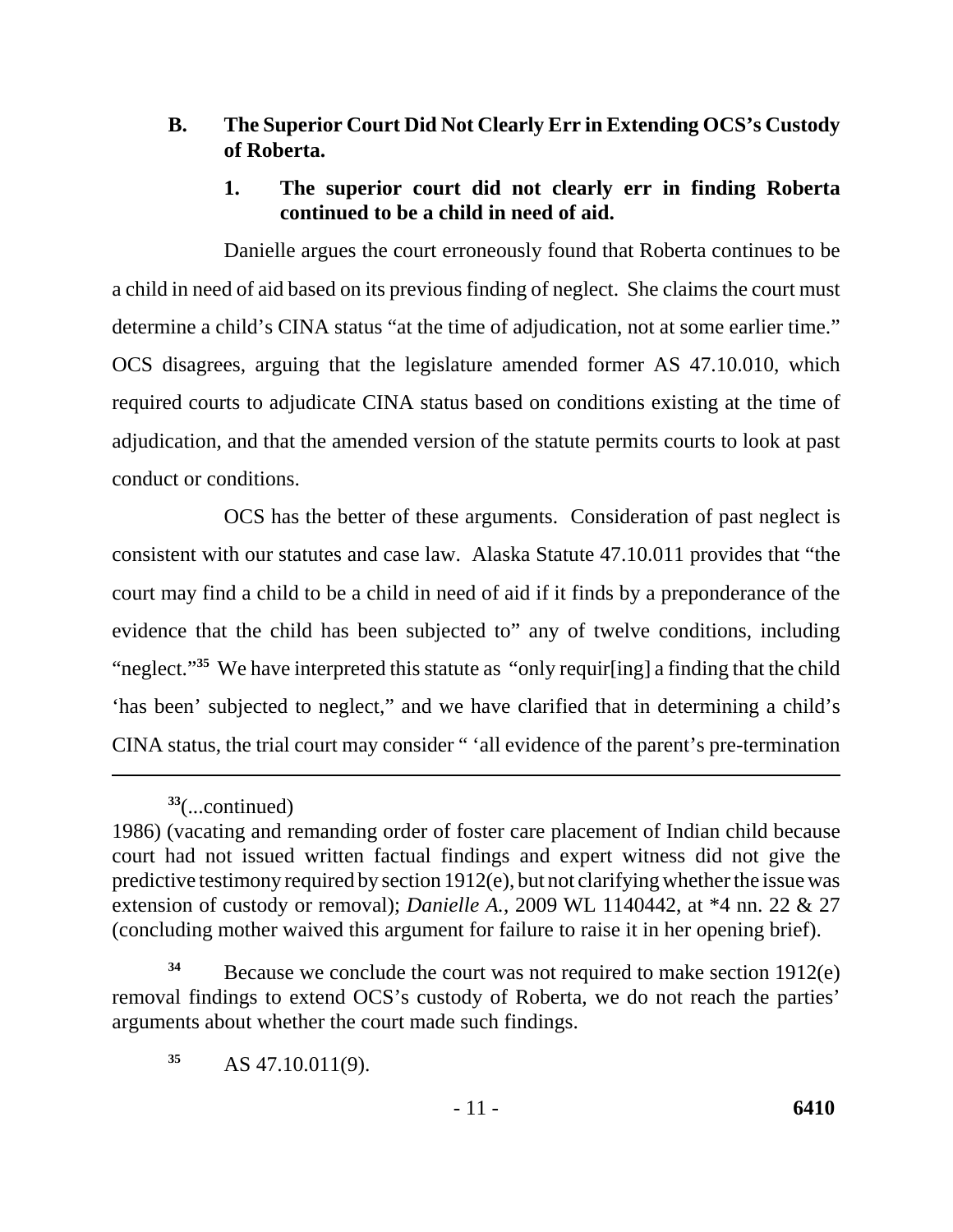hearing conduct, including evidence of parental conduct predating the CINA adjudication.' "**<sup>36</sup>** The court did not err in adjudicating Roberta's CINA status based on Danielle's previous neglect; the record supports the court's finding that Roberta has been exposed to neglect.**<sup>37</sup>**

# **2. The superior court did not clearly err in finding that extending custody was in Roberta's best interests.**

The court found that returning Roberta to Danielle immediately would not be in Roberta's best interests. It found that a gradual transition would increase the likelihood of successful reunification and ordered review of the case every two months for the following six months "to see how everything is progressing." The court stated: "If things progress faster, then as soon as the therapists believe that the mother should have the child, or the child's with the mother full-time, that will be the ultimate proof" and "there will be reunification."

The record supports the court's findings and order. Extending custody to permit a gradual reunification and to avoid the emotional trauma that can result from

**<sup>36</sup>***A.H. v. State, Dep't of Health & Soc. Servs.*, 10 P.3d 1156, 1161 (Alaska 2000) (quoting *D.M. v. State, Div. of Family & Youth Servs.*, 995 P.2d 205, 209 (Alaska 2000)); *see also id.* (holding Indian child was a child in need of aid based on a history of neglect and emphasizing AS 47.10.011 uses the past tense, "*has been* subjected to" (quoting AS 47.10.011) (emphasis in *A.H.*) (internal quotation marks omitted)).

 because they deal with CINA adjudications under the former statute, AS 47.10.010, include this language in 1998. *See D.M.*, 995 P.2d at 207, 208 n.7; *V.D. v. State, Dep't*  <sup>37</sup> The cases Danielle cites to support her argument otherwise are unpersuasive which did not use the past tense "has been subjected to" and which was amended to *of Health & Soc. Servs.*, 991 P.2d 214, 216 (Alaska 1999); former AS 47.10.010 (1997); ch. 99, § 18, SLA 1998.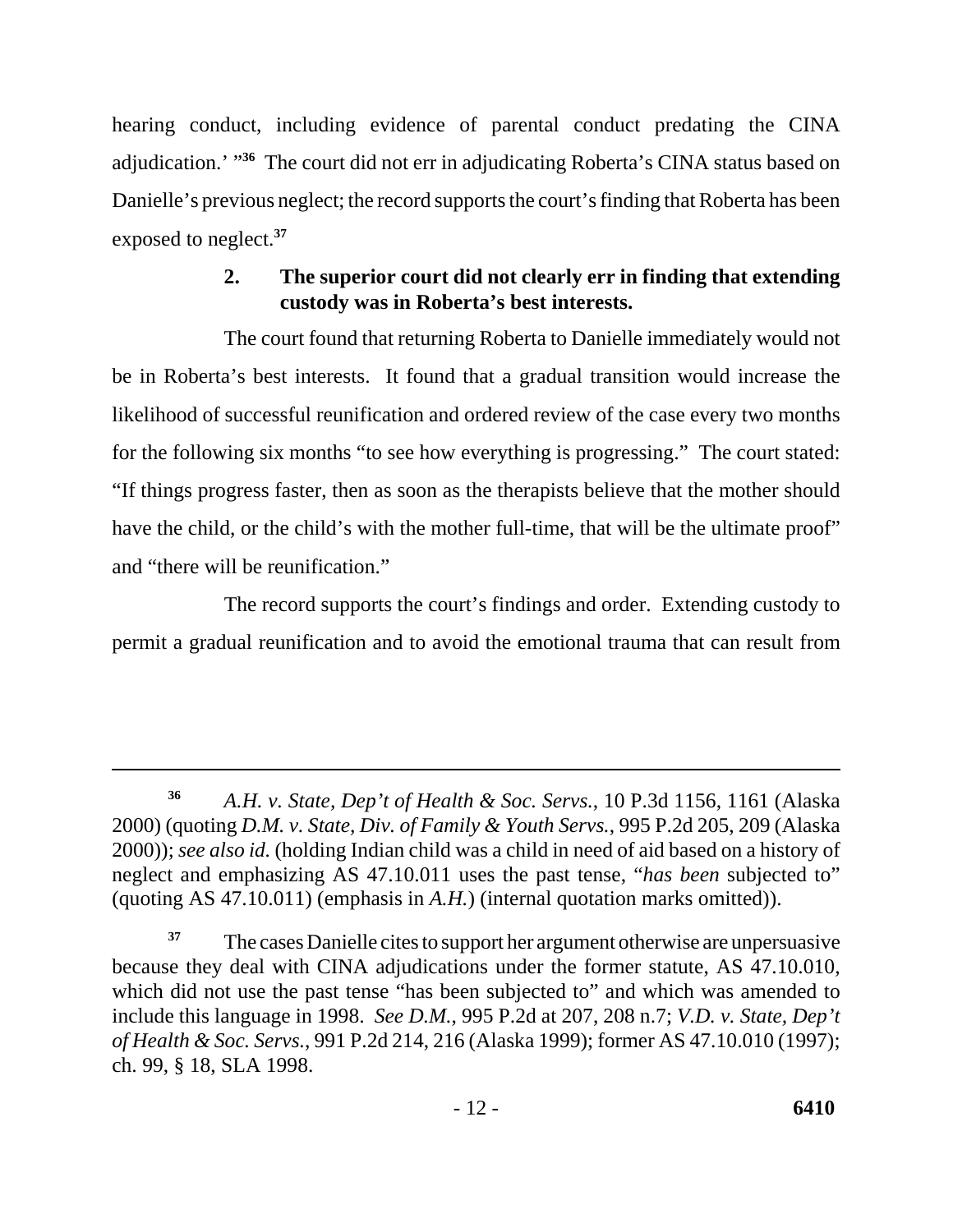immediate transition may be in the child's best interests.**<sup>38</sup>** In another case concerning an Indian child, we concluded the superior court did not err by extending custody where the GAL stated that doing so was in the child's best interests, and where the social worker "explicitly stated in the petition for extension that returning the child to her mother without a gradual reunification process . . . would be likely to cause emotional damage to the child."**<sup>39</sup>**

Here, the GAL stated in her report that "[a]n abrupt return home is seen as potentially damaging and not clinically sound." She recommended "[a] gradual increase in to [Danielle's] full time care . . . to provide [Danielle] with more parenting experience . . . as well as providing the family with stability and clinical support." She reported that the family's clinical treatment team proposed a six-month transition plan. The GAL also told the court "if you rush [reunification], this is going to be detrimental and not be a success," "[t]he child is not ready," and returning Roberta to Danielle immediately would "harm this family." The OCS social worker agreed. And although the family therapist stated she had observed "positive interaction" between Danielle and Roberta, she recommended "that visits continue to increase," not that Roberta be returned to Danielle immediately.

This evidence, viewed in the light most favorable to OCS, more than adequately supports the court's finding that extending custody to permit a gradual reunification was in Roberta's best interests.

**C. The Superior Court Must Inquire into and Determine Whether OCS Is Making Active Efforts Under CINA Rule 10.1(b) Before It Extends OCS's Custody of a Child.** 

**<sup>39</sup>***Id.* 

**<sup>38</sup>***In re A.S.*, 740 P.2d 432, 436 (Alaska 1987).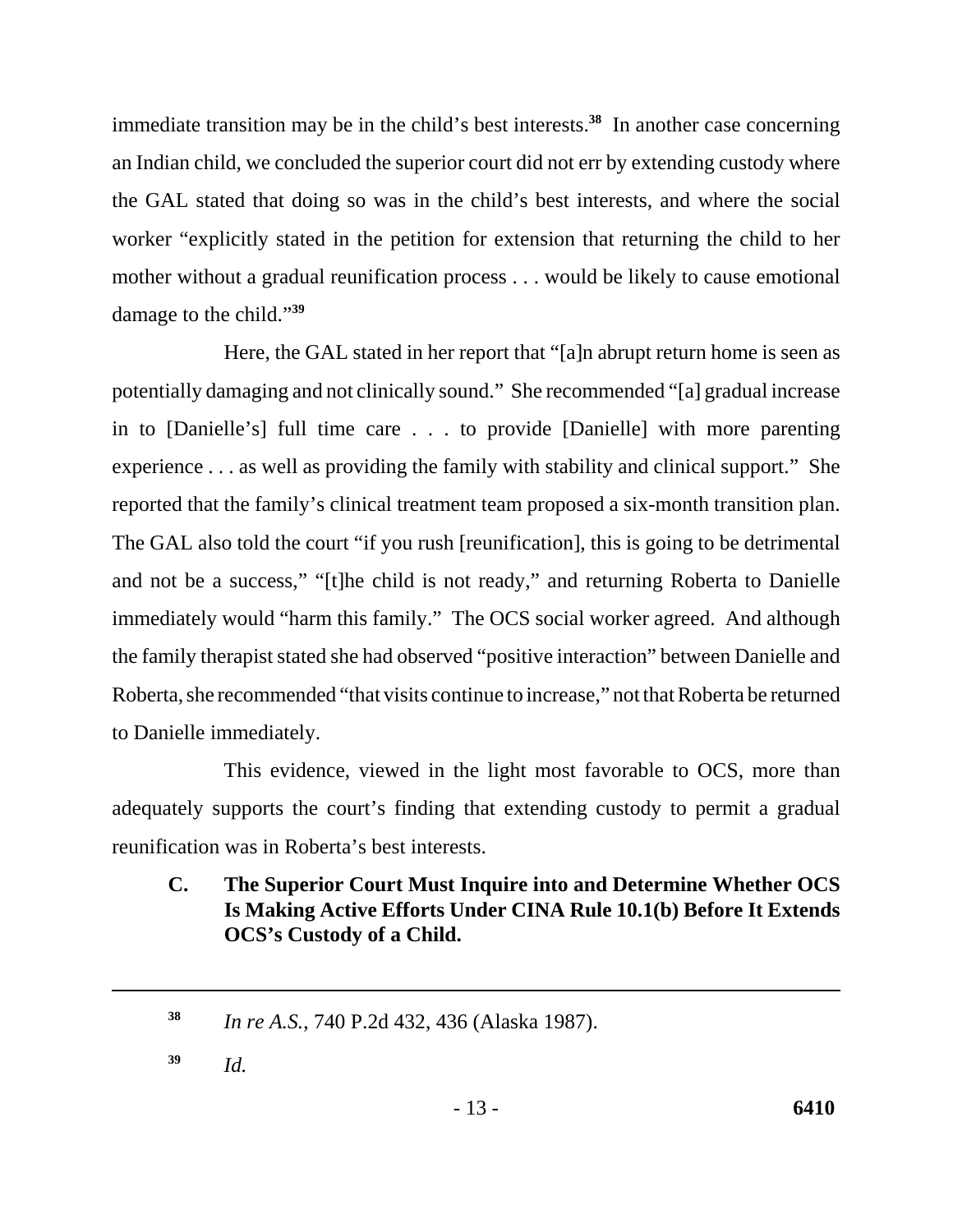Danielle contends that Alaska's CINA Rule 10.1(b) requires the superior court to determine whether OCS complied with ICWA's placement and active efforts requirements under 25 U.S.C. §§ 1915(b) and 1912(d), respectively, before it may extend OCS's custody of an Indian child. She claims the court erred in issuing the December 2008 order extending custody without making placement or active efforts findings. OCS concedes that if CINA Rule 10.1(b) requires superior courts to make these ICWA findings, the superior court erred by extending custody without making them. But OCS argues reversal is not required because CINA Rule 10.1(b)(2) provides that a finding that these ICWA requirements have not been met "is not in itself a ground for restoring the child to the parent."**<sup>40</sup>** Alternatively, OCS urges us to remand so the superior court can make any necessary findings.

CINA Rule 10.1 sets forth the requirements for ordering out-of-home placements. Subsection (b) applies to cases involving Indian children. It states:

> (1) *Findings*. At each hearing at which the court is authorizing an Indian child's removal from the child's parent . . . or continuing a previous order authorizing removal, the court shall inquire into and determine: (A) whether the Department has complied with the placement requirements of 25 U.S.C. § 1915(b) and (B) whether active efforts have been made to provide remedial services and rehabilitative programs as required by 25 U.S.C. § 1912(d).[**41**]

This rule applies when a court continues a previous order authorizing removal; therefore, it applies to custody extensions. The rule requires the superior court

**<sup>40</sup>**See *supra* note 12 for the full text of CINA Rule 10.1(b)(2).

**<sup>41</sup>**CINA Rule 10.1(b)(1).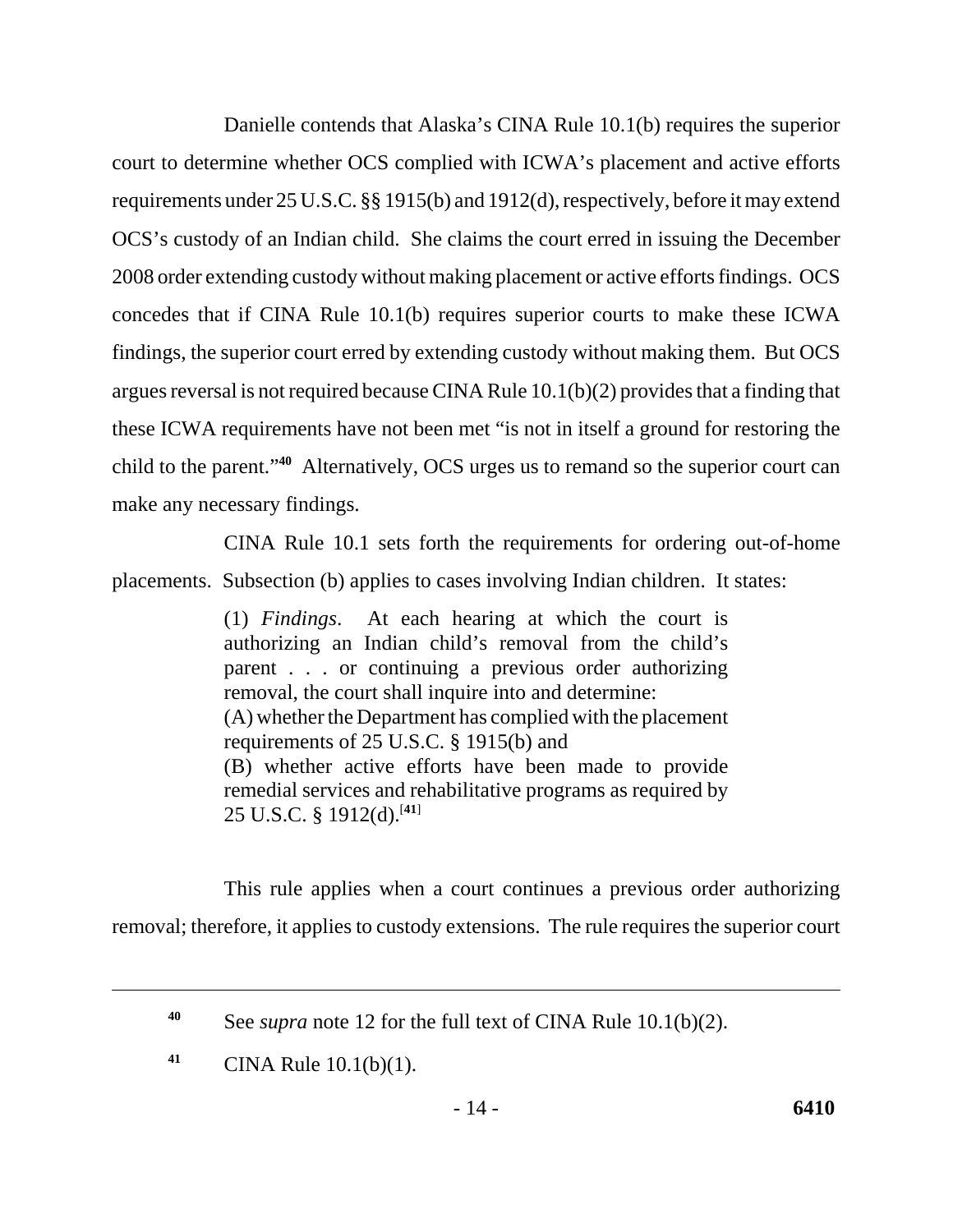to "inquire into and determine" whether OCS has complied with ICWA's placement and active efforts requirements each time the court addresses custody extensions.

It is uncontested that the superior court extended OCS custody in this case without addressing ICWA's placement or active efforts requirements. Because the court did not make this inquiry or determination, we must remand.**<sup>42</sup>**

In *Danielle A.*, we concluded that the court's finding that active efforts had not been made did not require reversing the order extending OCS's custody of Roberta.**<sup>43</sup>** In reaching that result, we relied on CINA Rule 10.1(b)(2), which "make[s] clear that 'a finding that the [active efforts] requirements . . . have not been met is not in itself a ground for restoring the child to the parent . . . or dismissing the petition.' "**<sup>44</sup>** In this appeal, the court made no active efforts findings. It is the absence of any inquiry into whether OCS was making active efforts that requires remand.

Roberta's case illustrates the importance of making this inquiry: she has been in OCS's custody for over four years.**<sup>45</sup>** Since the court denied the petition to terminate parental rights, OCS has presented the court with evidence of the difficulties it has encountered in trying to reunify Roberta and Danielle, difficulties that have required it to seek custody extensions and that have delayed achieving permanency. The inquiry required by CINA Rule 10.1(b)(2) gives the court an important opportunity to discover why reunification has not been achieved. When OCS is making active efforts

<sup>&</sup>lt;sup>42</sup>Because we remand, we do not address the parties' arguments as to whether OCS made active efforts.

**<sup>43</sup>***Danielle A. v. State, Dep't of Health & Soc. Servs., Office of Children's Servs.*, Mem. Op. & J. No. 1339, 2009 WL 1140442, at \*5 (Alaska, Apr. 29, 2009).

**<sup>44</sup>***Id.* (quoting CINA Rule 10.1(b)(2)) (second alteration in *Danielle A.*).

**<sup>45</sup>***Danielle A.*, 2009 WL 1140442, at \*1.